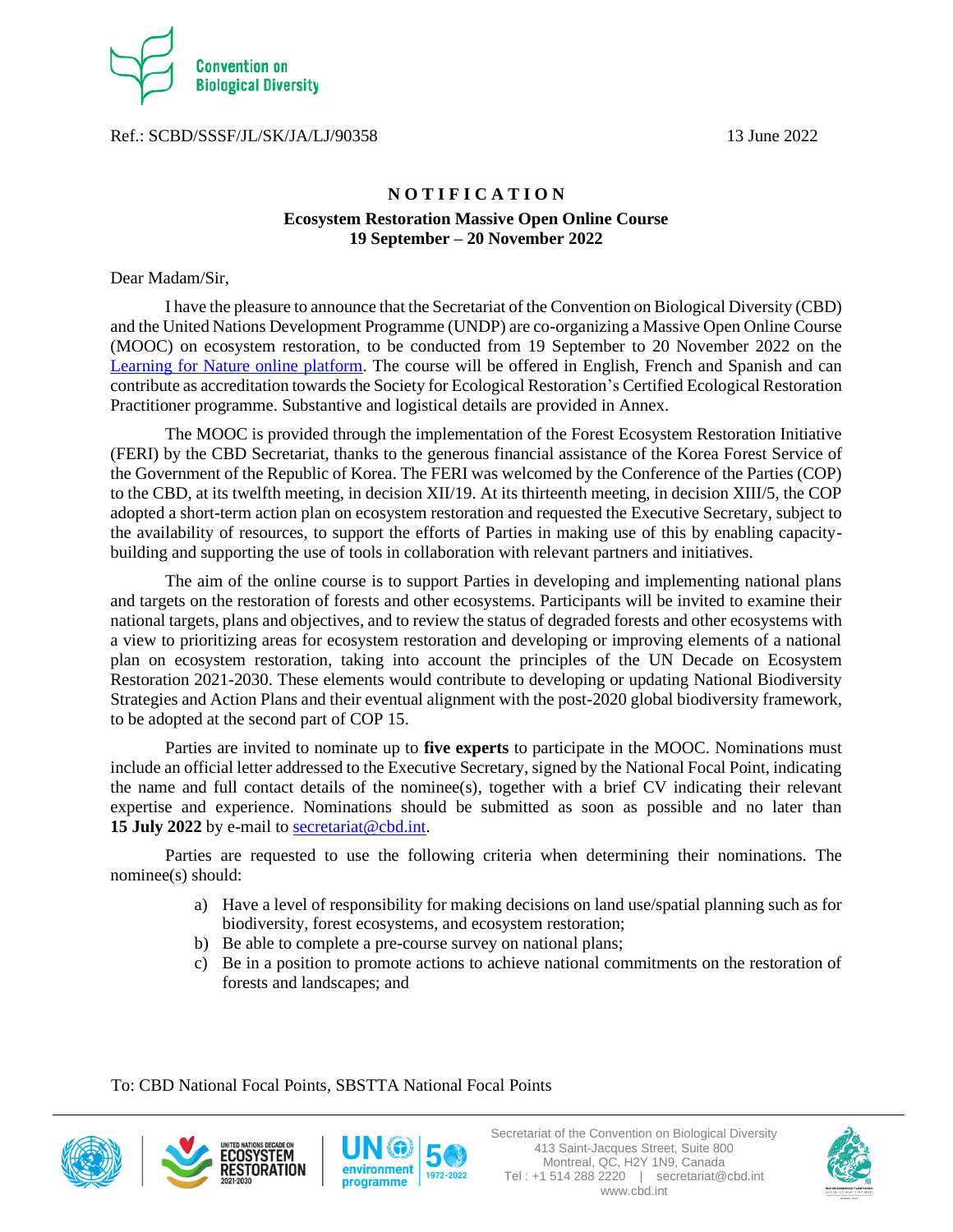d) Be in a position to translate the knowledge gained into concrete cross-sectoral actions to enhance policy and planning coherence on the restoration of forests and landscapes.

I thank you for your cooperation and continued support for the work of the Convention.

Please accept, Madam/Sir, the assurances of my highest consideration.

Elizabeth Maruma Mrema Executive Secretary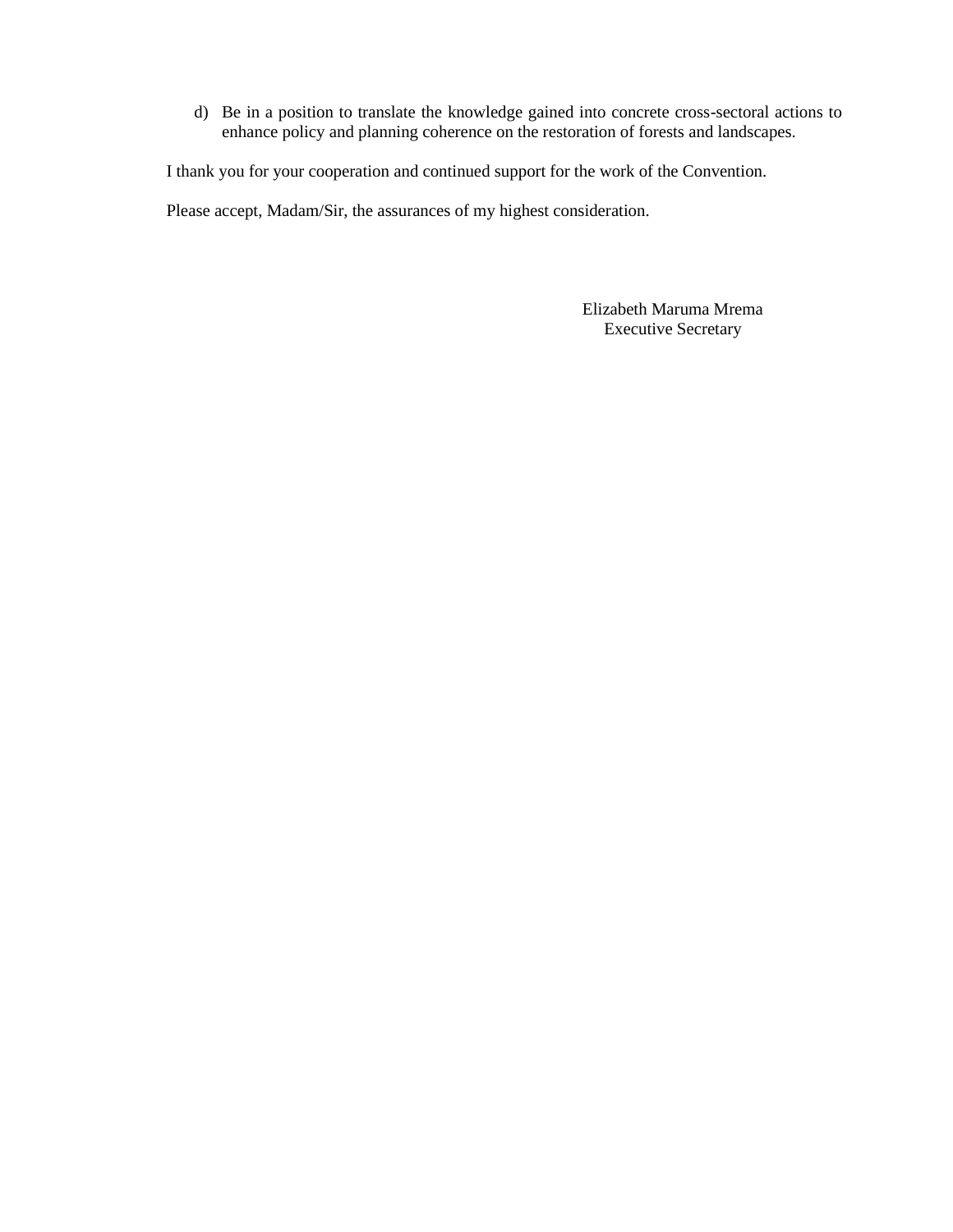#### **Annex Details on the Ecosystem Restoration Massive Open Online Course**

#### **Background**

E-learning modules<sup>1</sup> based on the short-term action plan on ecosystem restoration adopted in decision XIII/5<sup>2</sup> were developed by the CBD Secretariat and the United Nations Development Programme (UNDP) in collaboration with partners, including the Society for Ecological Restoration (SER), and through the generous financial support of the Korea Forest Service and the European Union. The Ecosystem Restoration Massive Open Online Course (MOOC) makes use of the modules and adds other learning components and interactive sessions with experts.

## **Description and modalities**

The course will be offered to two groups of participants through two course rooms in parallel: the open course room will be public while the private (password-protected) course room will be available to focal points to the Convention and their nominated representatives. Direct links will be provided to nominated experts following the 15 July 2022 deadline.

Through interactive lessons, workbooks, case studies, quizzes, lectures, webinar consultations, and dedicated office hours with subject experts, participants will gain understanding on the practice of ecosystem restoration, its benefits and the necessary conditions and will become more skilled at planning, monitoring, and evaluating ecosystem restoration programs.

The course presents an opportunity to join a community-of-practice committed to preventing, halting, and reversing the trend of ecosystem degradation. It will offer two certificates of completion from the course partners: one for Part 1 and one for Part 2. Participants may choose to complete only one part of the course and download the certificate for that part.

## **Timing and languages**

The MOOC will be conducted from **19 September 2022 to 20 November 2022** in two segments (three weeks and five weeks respectively with a one-week break in between) and will be facilitated in English, French, and Spanish on UNDP's Learning for Nature<sup>3</sup> platform.

The course will consist of two parts and will cover the following topics in these time frames:

| <b>Topic</b>                                                                             | Time frame               |
|------------------------------------------------------------------------------------------|--------------------------|
| <b>Part 1: Introduction to Ecosystem Restoration</b>                                     | 19 September - 7 October |
| <b>Week 1:</b> Introduction to Ecosystem<br>٠<br>Restoration                             | 19-23 September          |
| <b>Week 2:</b> Assessment of Opportunities and<br>٠<br><b>Priorities for Restoration</b> | 26-30 September          |
| <b>Week 3:</b> Legal, Policy and Governance<br>$\bullet$<br>Aspects                      | 3-7 October              |

<sup>1</sup> Available at https://www.learningfornature.org/en/courses/ecosystem-restoration/

 $2$  Available at https://www.cbd.int/decisions/cop/13/5

<sup>&</sup>lt;sup>3</sup> Learning for Nature is a capacity-building offer provided by the UNDP Global Programme on Nature for Development, cutting across three areas of work. This program connects biodiversity policymakers, change-makers, and on-the-ground subject matter experts to facilitate the delivery of the Convention on Biological Diversity's Targets and the achievement of the Sustainable Development Goals.